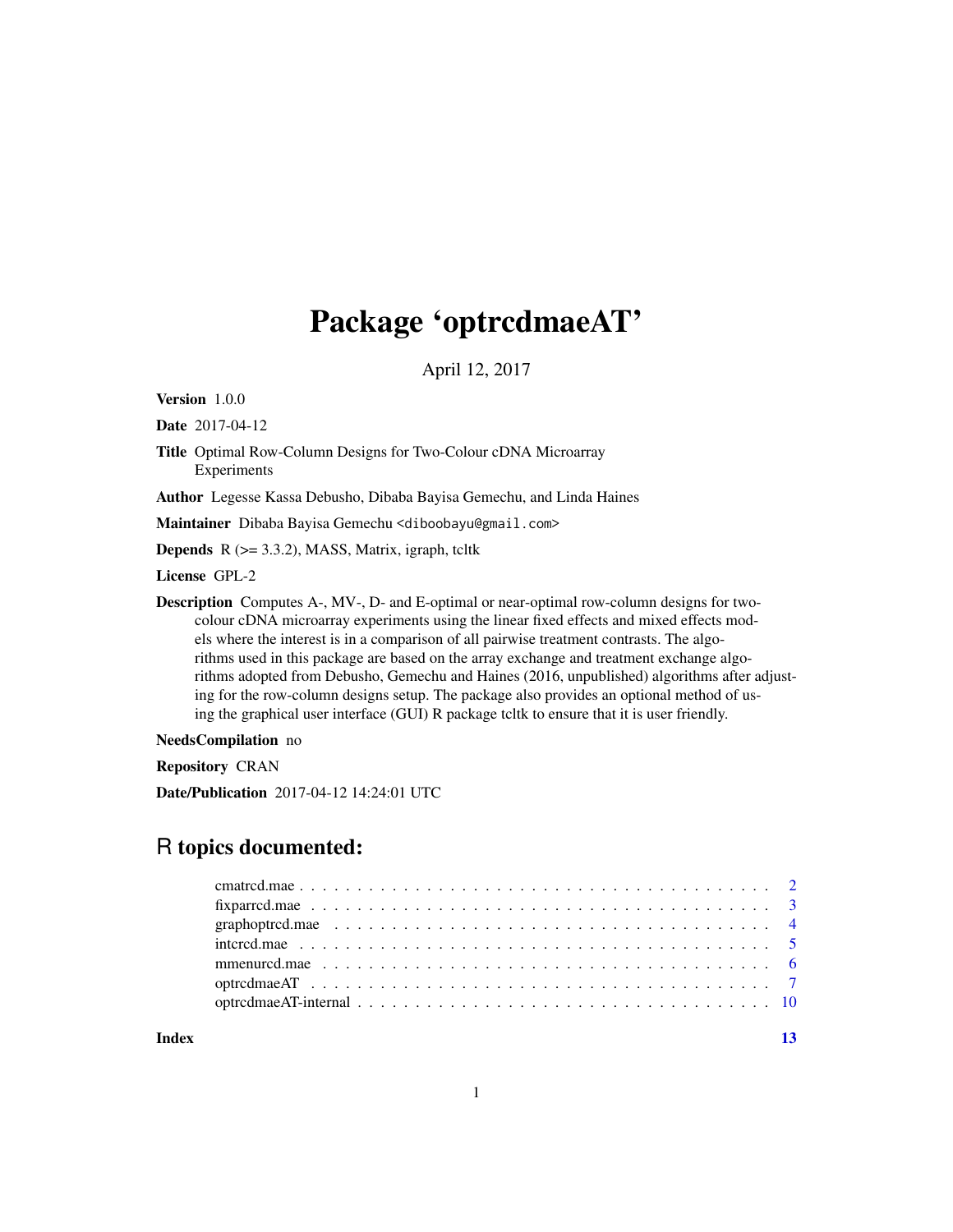<span id="page-1-1"></span><span id="page-1-0"></span>

## Description

Computes the information matrix (C-matrix) for treatment effects under either the linear fixed effects model or the linear mixed effects model setting for a given row-column design.

#### Usage

cmatrcd.mae(trt.N, col.N, theta, des)

#### Arguments

| trt.N | integer, specifying number of treatments, v.                                                                                                          |
|-------|-------------------------------------------------------------------------------------------------------------------------------------------------------|
| col.N | integer, specifying number of arrays (columns), b.                                                                                                    |
| theta | numeric, representing a function of the ratio of random array variance and ran-<br>dom error variance. It takes any value between 0 and 1, inclusive. |
| des   | matrix, a 2 x b row-column design with b arrays/columns of size $k = 2$ and v<br>treatments.                                                          |

## Value

Returns a v x v treatment information matrix (C-matrix).

## Author(s)

Legesse Kassa Debusho, Dibaba Bayisa Gemechu, and Linda Haines

## References

Debusho, L. K., Gemechu, D. B., and Haines, L. M. (2016). Algorithmic construction of optimal block designs for two-colour cDNA microarray experiments using the linear mixed model. Under review.

Gemechu, D. B., Debusho, L. K., and Haines, L. M. (2015). A-and D-optional row-column designs for two-colour cDNA microarray experiments using linear mixed effects models. *South African Statistical Journal*, 49, 153-168.

## See Also

[optrcdmaeAT](#page-6-1), [fixparrcd.mae](#page-2-1), [intcrcd.mae](#page-4-1)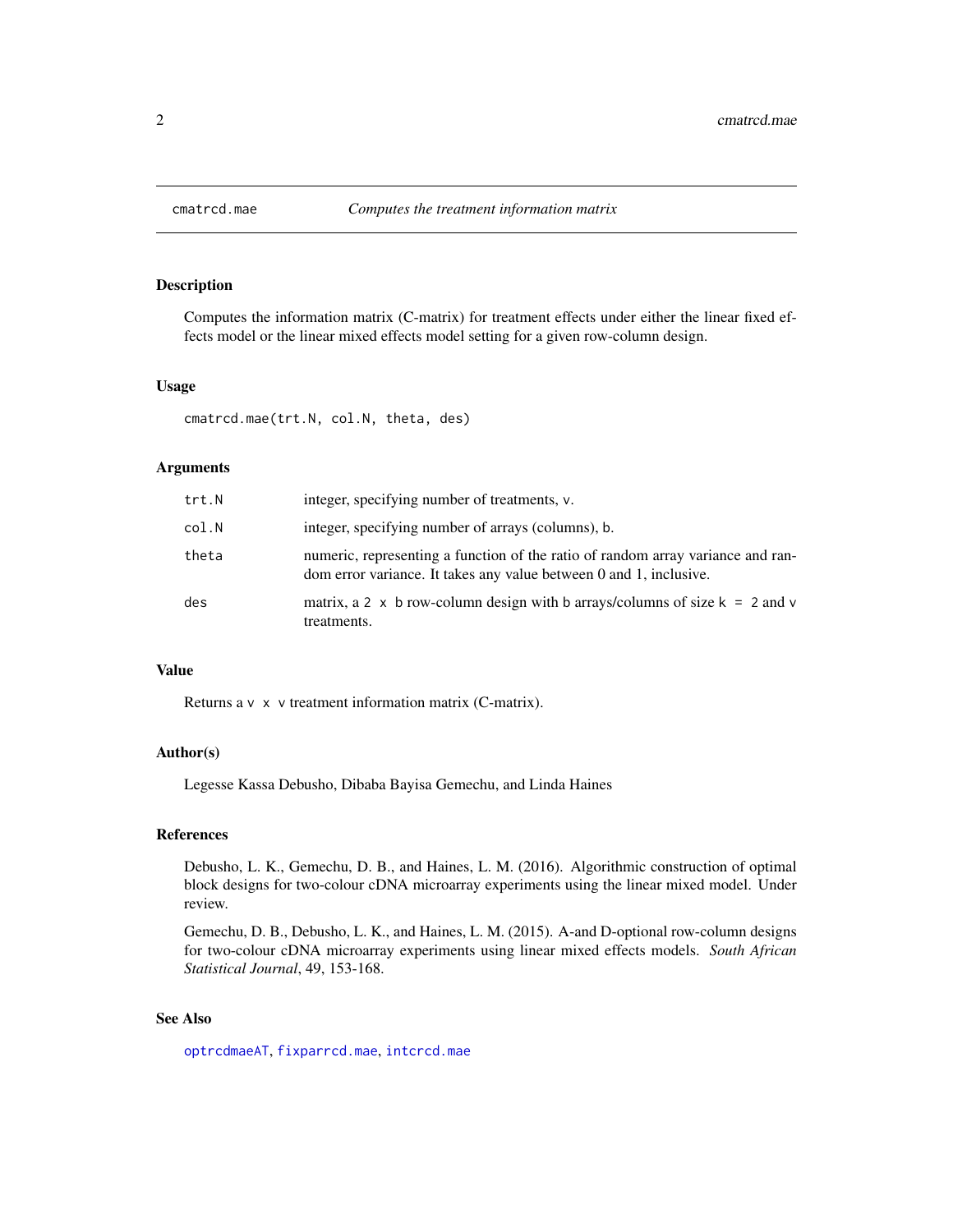## <span id="page-2-0"></span>fixparrcd.mae 3

## Examples

##Information matrix

```
trt.N < -3col.N \le -3theta <-0.1rcdes \le intcrcd.mae(trt.N = 3, col.N = 3)
cmatrcd.mae(trt.N = 3, col.N = 3, theta = 0.1, des = rcdes)
```
<span id="page-2-1"></span>fixparrcd.mae *Sets parametric values*

#### **Description**

Creates a GUI tcltk window that allow the users to set or fix values for the parametric combinations to compute optimal or near-optimal row-column designs.

#### Usage

fixparrcd.mae(Optcrit)

#### Arguments

Optcrit character, specifying the optimality criteria to be used. Optcrit takes the letter "A", "MV", "D" and "E" for A-, MV-, D- and E-optimal or near-optimal rowcolumn designs, respectively.

## Details

fixparrcd.mae creates a pop-up GUI tcltk window that allow the users to set the parametric combinations to compute optimal or near-optimal row-column designs. The parameters include the number of treatments trt.N, number arrays col.N, theta value theta, number of replications of the optimization procedure nrep and number of iterations required during exchange procedure itr.cvrgval. Furthermore, on this window, the checkbox options that allow the users to choose whether or not they need to have the graphical layout of the resultant optimal or near-optimal rowcolumn design, to make a choice between the two-alternative algorithms (treatment exchange and array exchange algorithms) and to print the summary of the resultant optimal or near-optimal rowcolumn design on R console directly are available.

After setting all the required parametric combinations and selecting the algorithm of interest, clicking on the search button on the set parametric combinations tcltk window, similar to the results that can be obtained when using the function [optrcdmaeAT](#page-6-1), the summary of the resultant optimal or near-optimal row-column design will be saved in the current working directory in .csv format and it will also be displayed on R console with graphical layout of the resultant optimal or near-optimal row-column designs.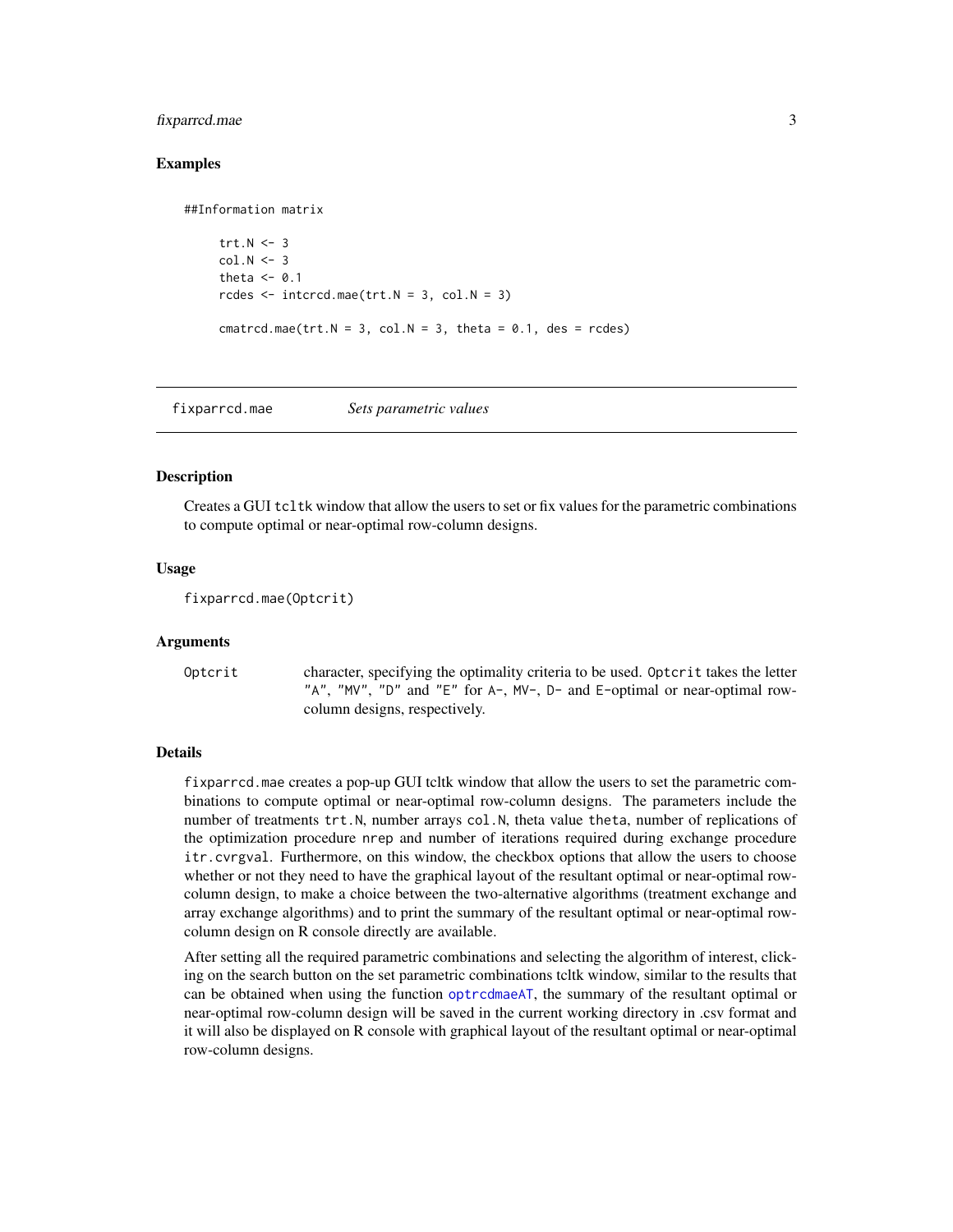## <span id="page-3-0"></span>Value

The fixparrcd.mae function creates a pop-up tcltk window that allow the users to set the parametric combinations to compute optimal or near-optimal row-column designs.

## Author(s)

Legesse Kassa Debusho, Dibaba Bayisa Gemechu, and Linda Haines

## See Also

[optrcdmaeAT](#page-6-1), [mmenurcd.mae](#page-5-1), [tcltk](#page-0-0), [TkWidgets](#page-0-0)

<span id="page-3-1"></span>graphoptrcd.mae *Creates the graphical layout of resultant optimal row-column design*

## Description

Creates the graphical layout of resultant A-, MV-, D- or E-optimal or near-optimal row-column design on a separate pop-up GUI tcltk window.

## Usage

graphoptrcd.mae(trt.N, col.N, theta, OptdesF, Optcrit, cbVal2)

#### Arguments

| trt.N   | integer, specifying number of treatments, v.                                                                                                                                                                                                                                                                                                                                                                      |
|---------|-------------------------------------------------------------------------------------------------------------------------------------------------------------------------------------------------------------------------------------------------------------------------------------------------------------------------------------------------------------------------------------------------------------------|
| col.N   | integer, specifying number of arrays, b.                                                                                                                                                                                                                                                                                                                                                                          |
| theta   | numeric, representing a function of the ratio of random array variance and ran-<br>dom error variance. It takes any value between 0 and 1, inclusive.                                                                                                                                                                                                                                                             |
| OptdesF | matrix, a 2 x b obtained optimal or near-optimal row-column design.                                                                                                                                                                                                                                                                                                                                               |
| Optcrit | character, specifying the optimality criteria to be used. Thus, Optcrit takes the<br>letter "A", "MV", "D" and "E" for $A$ -, MV-, D- and E-optimal or near-optimal<br>row-column designs, respectively.                                                                                                                                                                                                          |
| cbVal2  | checkbox value. It takes a value of zero or one. The default value of cbVa12<br>is 0. Thus, if $cbVal2 = 0$ , the function will display the graphical layout of<br>the resultant optimal design generated using the treatment exchange algorithm.<br>Similarly, if $cbVal2 = 1$ , the function will display the graphical layout of the<br>resultant optimal design generated using the array exchange algorithm. |

#### Details

Detail discussions concerning the constructions of a graphs can be found in [igraph](#page-0-0) R package.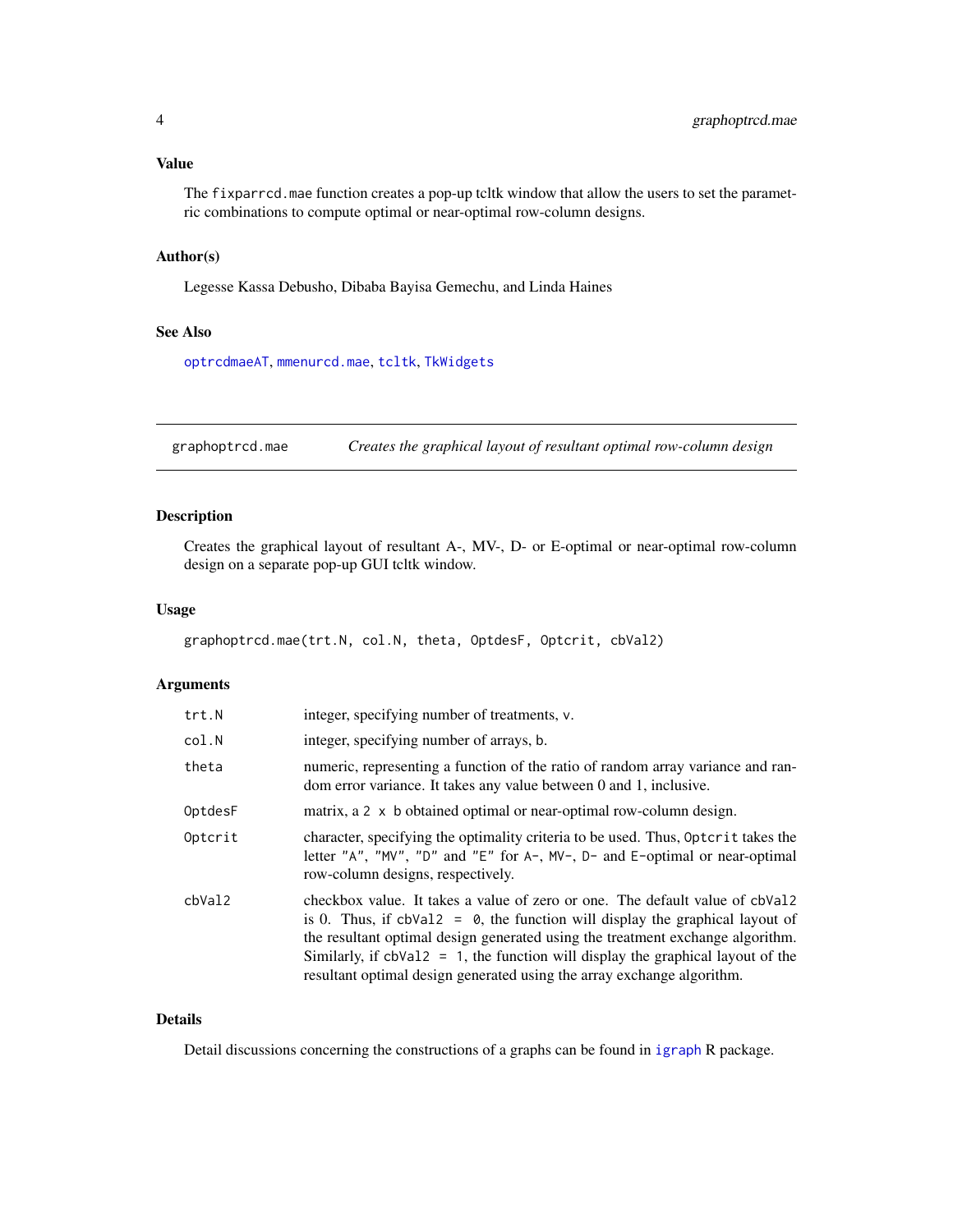#### <span id="page-4-0"></span>intcrcd.mae 5

## Value

Returns the graphical layout of the resultant optimal or near-optimal row-column design 'OptdesF' on a separate pop-up window. Furthermore, the function graphoptrcd.mae saves the graphical layout of the resultant optimal or near-optimal row-column design in .pdf format in a working subdirectory.

#### Note

When closing a pop-up window for graphical layout of the resultant designs (Graph plot), if the window is closed by clicking on the red button with "X" sign (top-right), the warning message "Warning message: In rm(list = cmd, envir = .tkplot.env): object 'tkp . . . ' not found" will occur in R console irrespective of what command is executed next. To resolve this warning message, click on "close" menu that is located at the top-left of the graph plot pop-up window when closing this window.

## Author(s)

Legesse Kassa Debusho, Dibaba Bayisa Gemechu, and Linda Haines

#### See Also

[igraph](#page-0-0)

#### Examples

##To create the graphical layout of the D-optimal row-column design ##obtained using the treatment exchange algorithm for trt.N <- 10 #Number of treatments col.N <- 10 #Number of arrays theta <- 0.2 #theta value OptdesF <- rbind(1:10, c(2:10, 1)) #D-optimal design (loop design) graphoptrcd.mae(trt.N = 10, col.N = 10, theta = 0.2, OptdesF, Optcrit = "D", cbVal2 = 0)

```
intcrcd.mae Generates initial connected row-column design
```
#### Description

Generates a random initial connected row-column design for a given number of arrays b of size  $k = 2$  and the number of treatments v.

#### Usage

```
intcrcd.mae(trt.N, col.N)
```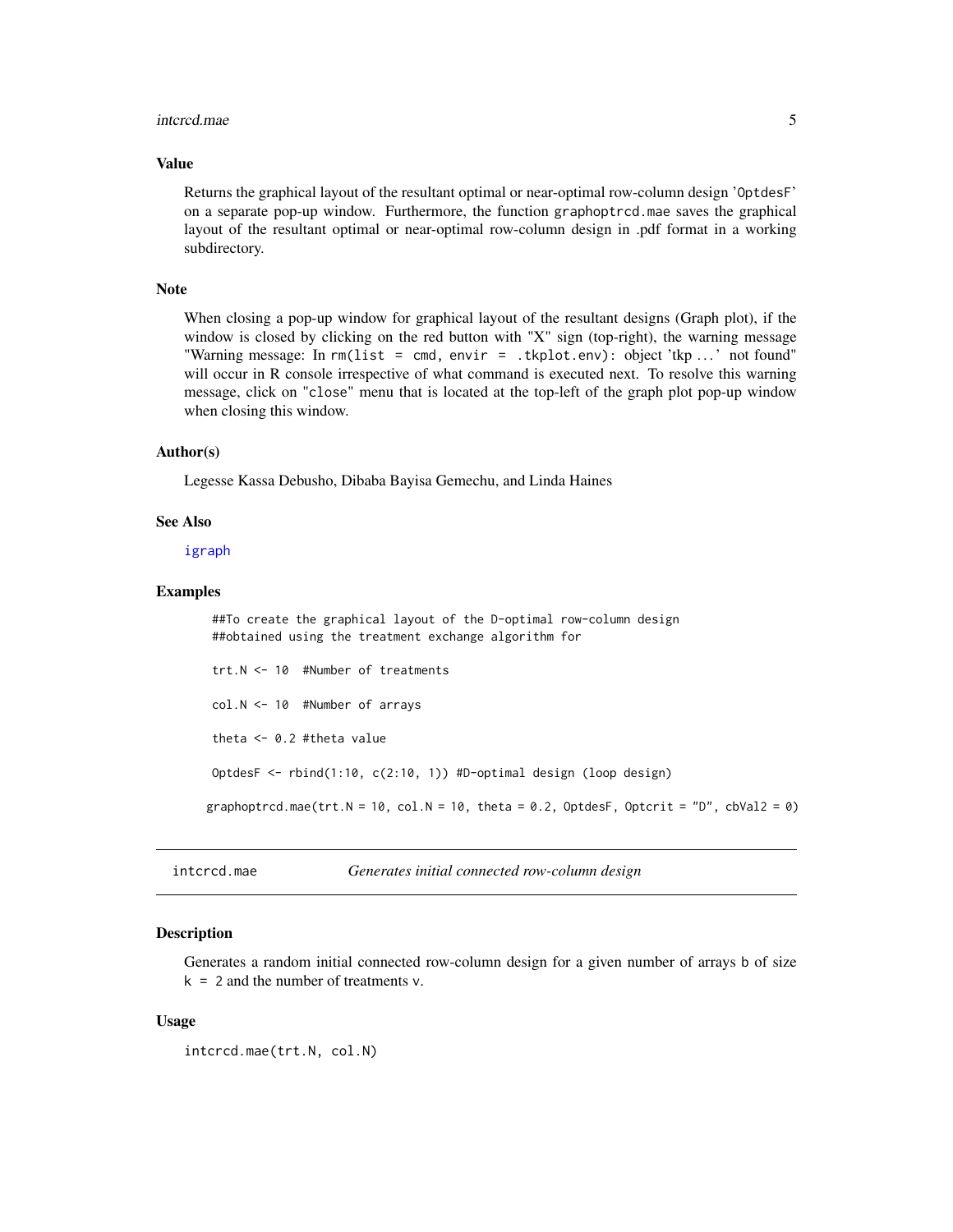<span id="page-5-0"></span>6 mmenurcd.mae

#### **Arguments**

| trt.N | integer, specifying number of treatments, v. |
|-------|----------------------------------------------|
| col.N | integer, specifying number of arrays, b.     |

## Value

Returns a 2  $\times$  b connected row-column design with b arrays of size  $k = 2$  and number of treatments v.

#### Author(s)

Legesse Kassa Debusho, Dibaba Bayisa Gemechu, and Linda Haines

#### References

Debusho, L. K., Gemechu, D. B., and Haines, L. M. (2016). Algorithmic construction of optimal block designs for two-colour cDNA microarray experiments using the linear mixed model. Under review.

Gemechu, D. B., Debusho, L. K., and Haines, L. M. (2014). A-optimal designs for two-colour cDNA microarray experiments using the linear mixed effects model. *Peer-reviewed Proceedings of the Annual Conference of the South African Statistical Association for 2014 (SASA 2014), Rhodes University, Grahamstown, South Africa*. pp 33-40, ISBN: 978-1-86822-659-7.

Gemechu, D. B., Debusho, L. K., and Haines, L. M. (2015). A-and D-optional row-column designs for two-colour cDNA microarray experiments using linear mixed effects models. *South African Statistical Journal*, 49, 153-168.

## See Also

[optrcdmaeAT](#page-6-1), [cmatrcd.mae](#page-1-1)

#### Examples

```
#Initial connected row-column design for
trt.N <- 4 #Number of treatments
col.N <- 4 #Number of arrays
interval.mac(trt.N = 4, col.N = 4)
```
<span id="page-5-1"></span>mmenurcd.mae *Creates the main menu tcltk window*

#### Description

Alternative to directly using the function [optrcdmaeAT](#page-6-1) on the R console, the function mmenurcd.mae creates the main menu tcltk window with the list of four optimality criteria (A, MV, D and E) for search of optimal or near-optimal row-column designs for two-colour cDNA microarray experiments.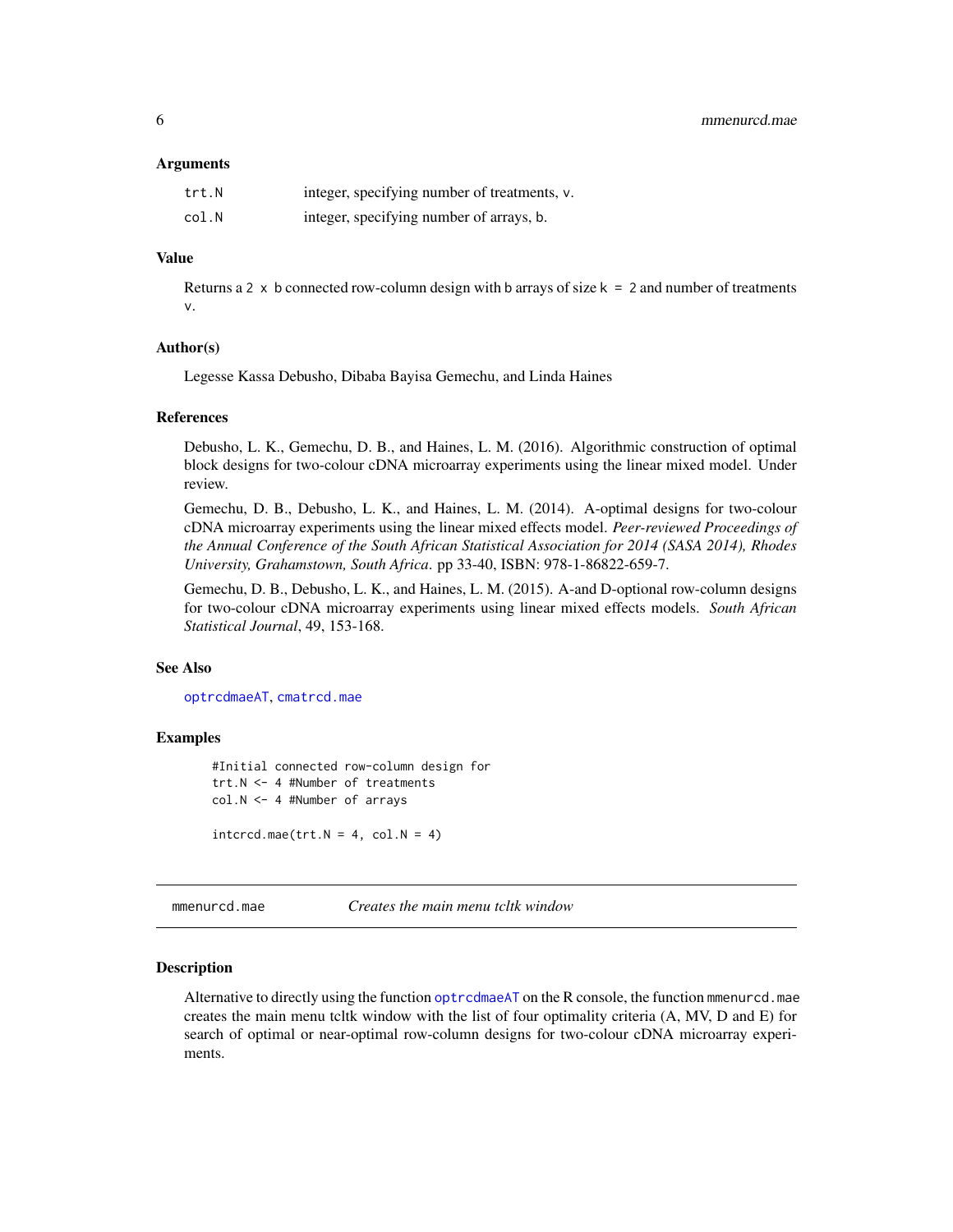## <span id="page-6-0"></span>optrcdmaeAT 7

#### Usage

mmenurcd.mae()

## **Details**

The main menu window created using the function mmenurcd.mae contains the list of four optimality criteria (the A-, MV -, D- and E) for row-column designs that allows user to choose an optimality criterion of interest. The function will then call for a function fixparrcd.mae for further option regarding the setup of parametric combinations and output, see fixparrcd.mae documentation.

#### Author(s)

Legesse Kassa Debusho, Dibaba Bayisa Gemechu, and Linda Haines

## See Also

[optrcdmaeAT](#page-6-1), [fixparrcd.mae](#page-2-1), [tcltk](#page-0-0), [TkWidgets](#page-0-0)

<span id="page-6-1"></span>

| optrcdmaeAT | Optimal row-column designs for two-colour cDNA microarray exper- |
|-------------|------------------------------------------------------------------|
|             | iments                                                           |

## Description

Used to compute A-, MV-, D- or E-optimal or near-optimal row-column designs for two-colour cDNA microarray experiments under either the linear fixed effects model or the linear mixed effects model settings using either the array exchange or treatment exchange algorithms of Debusho, Gemechu and Haines (2016) after adjusting to the row-column setup.

## Usage

```
optrcdmaeAT(trt.N, col.N, theta, nrep, itr.cvrgval, Optcrit = ", Alg = ", ...)
## Default S3 method:
optrcdmaeAT(trt.N, col.N, theta, nrep, itr.cvrgval, Optcrit = "", Alg = "", ...)
## S3 method for class 'optrcdmaeAT'
print(x, \ldots)## S3 method for class 'optrcdmaeAT'
summary(object, ...)
```
#### Arguments

| trt.N | integer, specifying number of treatments, v.                                    |
|-------|---------------------------------------------------------------------------------|
| col.N | integer, specifying number of arrays, b.                                        |
| theta | numeric, representing a function of the ratio of random array variance and ran- |
|       | dom error variance. It takes any value between 0 and 1, inclusive.              |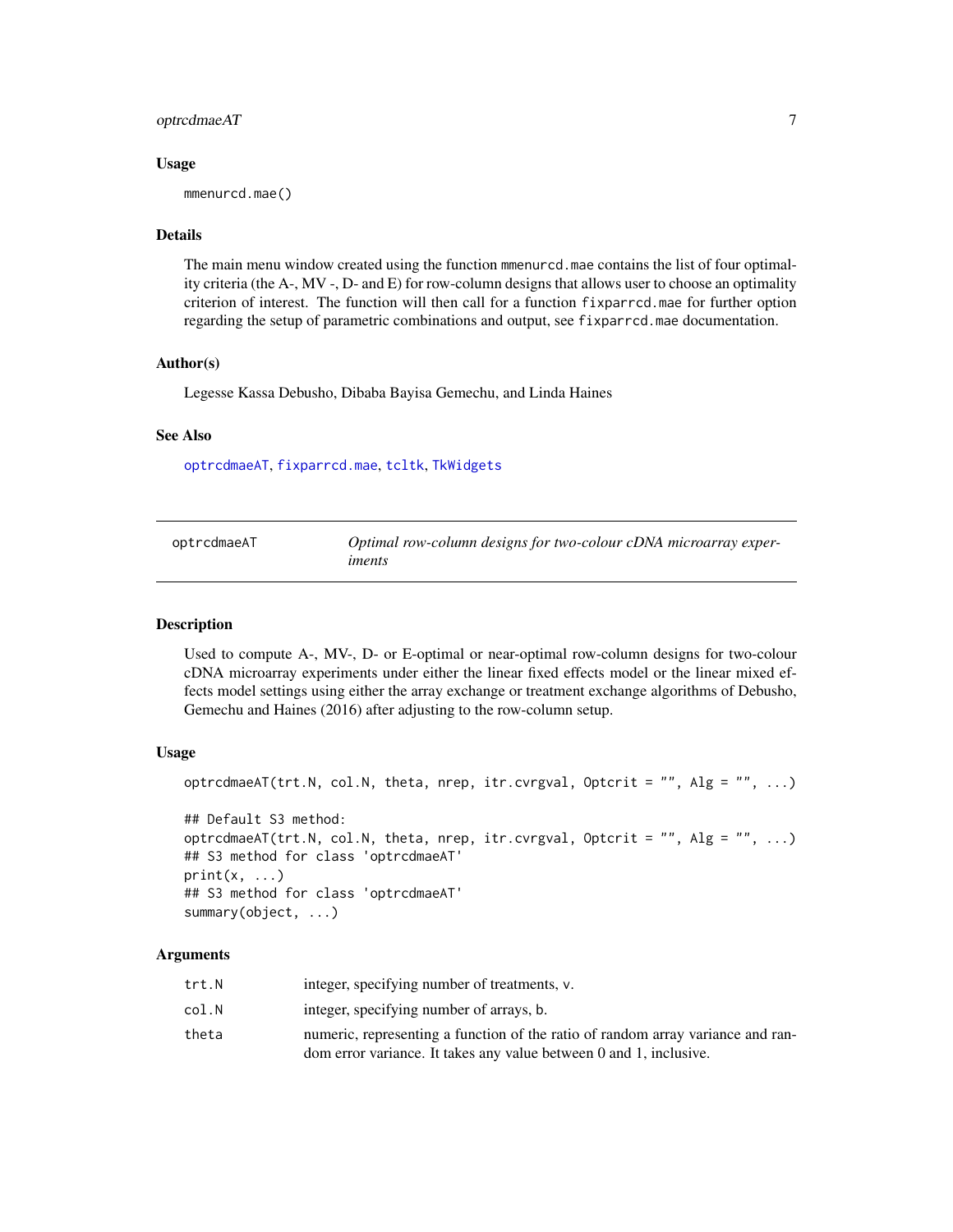<span id="page-7-0"></span>

| nrep                        | integer, specifying number of replications of the optimization procedure.                                                                                                                                     |
|-----------------------------|---------------------------------------------------------------------------------------------------------------------------------------------------------------------------------------------------------------|
| itr.cvrgval                 | integer, specifying number of iterations required for convergence during the ex-<br>change procedure.                                                                                                         |
| Optcrit                     | character, specifying the optimality criteria to be used. Optorit takes the letter<br>"A", "MV", "D" and "E" for A-, MV-, D- and E-optimal or near-optimal row-<br>column designs, respectively.              |
| $\mathsf{x}$                | the object to be printed.                                                                                                                                                                                     |
| object                      | an object of class "optrcdmaeAT".                                                                                                                                                                             |
| $\mathop{\rm Alg}\nolimits$ | character string used to specify the algorithm to be used. Possible values of Alg<br>are Alg="trtE" for the treatment exchange algorithm and Alg="arrayE" for<br>the array exchange algorithm: see 'Details'. |
| $\ddotsc$                   | not used.                                                                                                                                                                                                     |
|                             |                                                                                                                                                                                                               |

## Details

optrcdmaeAT computes optimal or near-optimal row-column design for the two-colour cDNA microarray experiments where the interest is in a comparison of all possible elementary treatment contrasts. The function computes A-, MV-, D- and E-optimal or near optimal row-column designs via calling of eight sub-functions [Aoptrcd.maeT](#page-9-1), [Aoptrcd.maeA](#page-9-1), [MVoptrcd.maeT](#page-9-1), [MVoptrcd.maeA](#page-9-1), [Doptrcd.maeT](#page-9-1), [Doptrcd.maeA](#page-9-1), [Eoptrcd.maeT](#page-9-1) and [Eoptrcd.maeA](#page-9-1), respectively. Each function requires an initial connected row-column designs, generated using the function [intcrcd.mae](#page-4-1).

The minimum value of trt.N and col.N is 3 and trt.N should be less than or equal to col.N. The linear fixed effects model results for given  $trt$ . N and col. N are obtained by setting theta = 0.0.

Alg specifies the array exchange and treatment exchange algorithm to be used that is adopted from Debusho, Gemechu and Haines (2016) after adjusting for the row-column designs setup. If  $\text{Alg} =$ "trtE", the function optrcdmaeAT perform the treatment exchange procedure through deletion and addition of treatments at a time and selects a design with best treatment exchange with respect to the optimality criterion value. If  $Alg = "array"$ , the function optrcdmaeAT perform the array exchange procedure through deletion and addition of candidate arrays at a time and selects a design with best array exchange with respect to the optimality criterion value.

nrep takes a value of greater than or equal to 2. However, to ensure optimality of the resultant design, the nrep should be greater than or equal to 10 and in addition, as trt. N and col. N increase, to ensure optimality of resultant design, it is advised to further increase the value of nrep up to greater than or equal to 100. However, it has to be noted that as trt.N or col.N or nrep or all of them increase, computer time required to generate optimal or near-optimal row-column design increases.

itr.cvrgval number of iterations during exchange procedure. It takes a value between 2 and col.N. It is used to speedup the computer search time by setting how long the user should wait for the exchange process to obtain any different (if any) design than the one that was produced as the result of the preceding exchange of the current array in the initial design with candidate array. This is mainly effective if col. N is very large. For example  $\text{itr}$ , cvrgval = 2, means the exchange procedure will jump to the next array test if the exchange of the two preceding arrays with candidate arrays results with the same efficient designs. The function will not give error message if the users set itr.cvrgval > col.N and it will automatically set itr.cvrgval = col.N. The smaller the itr.cvrgval means the faster the exchange procedure is, but this will reduce the chance of getting optimal row-column design and users are advised to set itr.cvrgval closer to col.N.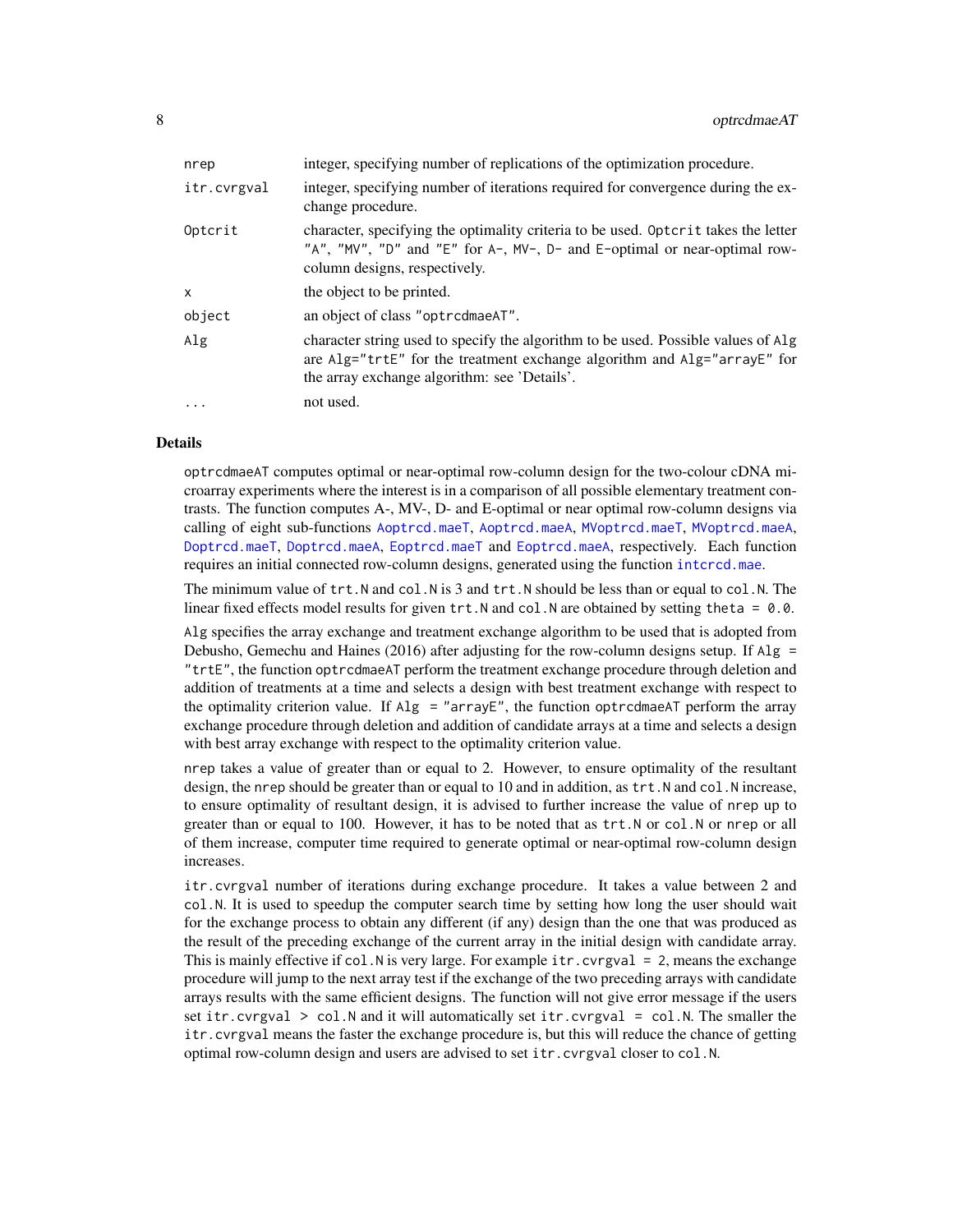## <span id="page-8-0"></span>optrcdmaeAT 9

Remark: After the treatment exchange or array exchange procedure is completed, a dye-flip procedure is added to the internal functions of optrcdmaeAT stated above to further insure the optimality of the resulting optimal or near-optimal row-column designs. Thus, the procedure will flip (interchange) the treatments position within each array (column) and select the optimal dye-flip based on the optimality criteria of interest. This step is effective only for the large number of arrays and is efficient if itr.cvgval < col.N and there is a jump in the array exchange or treatment exchange procedure as stated above under the detail description of itr.cvrgval.

## Value

Returns the resultant A-, MV-, D- or E-optimal or near-optimal row-column design with its corresponding score value and parametric combination saved in excel file in a working directory. In addition, the function optrcdmaeAT displays the graphical layout of the resultant optimal or nearoptimal row-column designs. Specifically:

| call                | the method call.                                                                                                           |
|---------------------|----------------------------------------------------------------------------------------------------------------------------|
| $\vee$              | number of treatments.                                                                                                      |
| b                   | number of arrays.                                                                                                          |
| theta               | theta value.                                                                                                               |
| nrep                | number of replications of the optimization procedure.                                                                      |
| itr.cvrgval         | number of iterations required for convergence during the exchange procedure.                                               |
| Optcrit             | optimality criteria.                                                                                                       |
| Alg                 | algorithm used.                                                                                                            |
| OptdesF             | a 2 x col. N obtained optimal or near-optimal row-column design.                                                           |
| Optcrtsv            | score value of the optimality criteria 'Optcrit' of the resultant optimal or near-<br>optimal row-column design 'OptdesF'. |
| file_loc, file_loc2 |                                                                                                                            |
|                     | location where the summary of the resultant optimal or near-optimal row-column<br>design is saved in .csv format.          |
| equireplicate       | logical value indicating whether the resultant optimal or near-optimal row-column<br>design is equireplicate or not.       |
| vtrtrep             | vector of treatment replication of the resultant optimal or near-optimal row-<br>column design.                            |
| Cmat                | the C-matrix or treatment information matrix of the optimal or near-optimal<br>row-column design.                          |

The graphical layout of the resultant optimal or near-optimal row-column design.

NB: The function optrcdmaeAT also saves the summary of the resultant optimal or near-optimal row-column design in .csv format in the working directory. Furthermore, the function reports only one final optimal or near-optimal row-column design, however, there is a possibility of more than one optimal or near-optimal row-column designs for a given parametric combination. The function [graphoptrcd.mae](#page-3-1) can be used to view and rearrange the graphical layout of the resultant optimal or near-optimal row-column design on tcltk window. Alternative to the function optrcdmaeAT, a GUI tcltk window can be used to generate optimal or near-optimal row-column designs, see [mmenurcd.mae](#page-5-1) and [fixparrcd.mae](#page-2-1).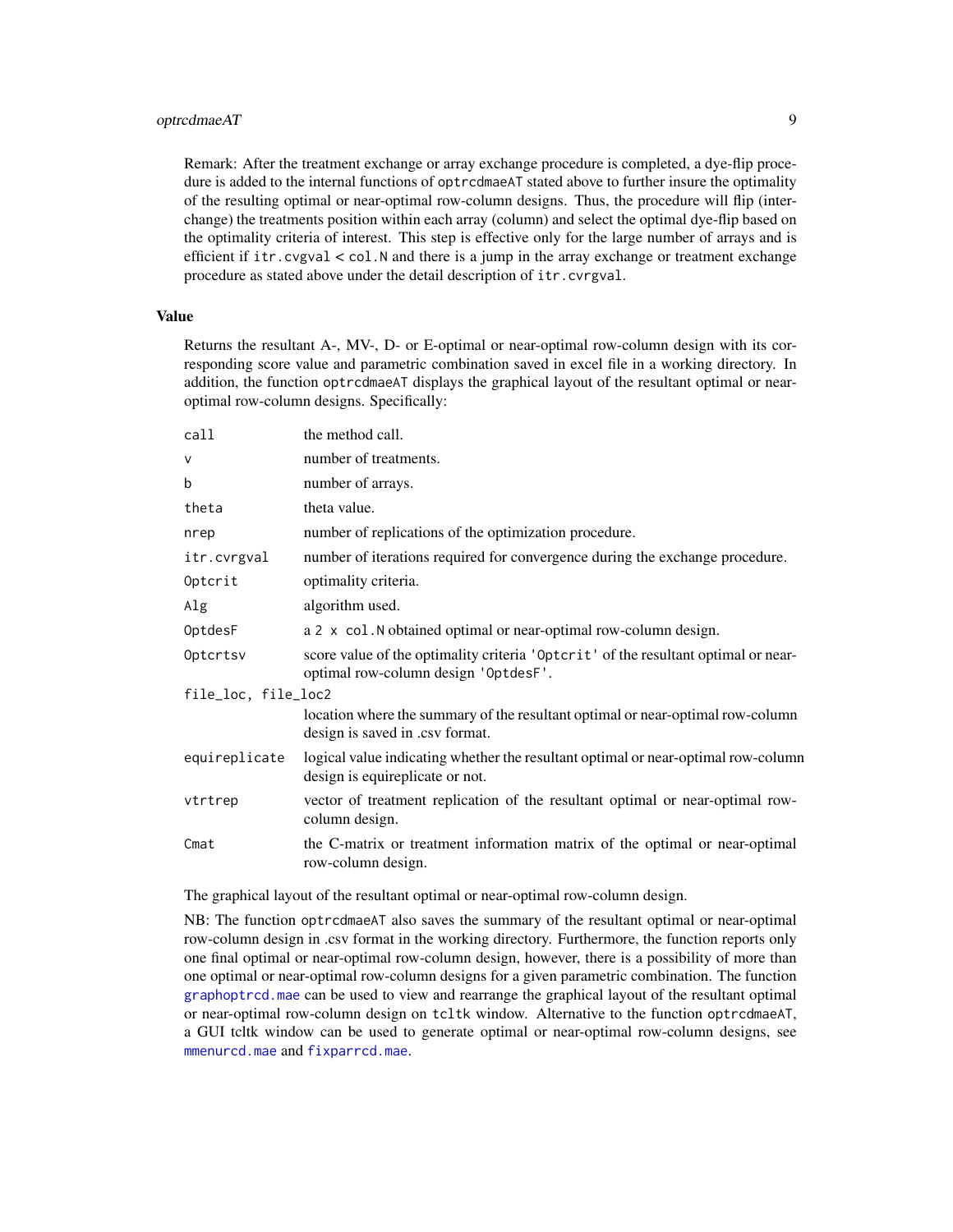#### <span id="page-9-0"></span>Author(s)

Legesse Kassa Debusho, Dibaba Bayisa Gemechu, and Linda Haines

## References

Debusho, L. K., Gemechu, D. B., and Haines, L. M. (2016). Algorithmic construction of optimal row-column designs for two-colour cDNA microarray experiments using the linear mixed model. Under review.

Gemechu, D. B., Debusho, L. K., and Haines, L. M. (2014). A-optimal designs for two-colour cDNA microarray experiments using the linear mixed effects model. *Peer-reviewed Proceedings of the Annual Conference of the South African Statistical Association for 2014 (SASA 2014), Rhodes University, Grahamstown, South Africa*. pp 33-40, ISBN: 978-1-86822-659-7.

Gemechu, D. B., Debusho, L. K., and Haines, L. M. (2015). A-and D-optional row-column designs for two-colour cDNA microarray experiments using linear mixed effects models. *South African Statistical Journal*, 49, 153-168.

## See Also

[mmenurcd.mae](#page-5-1), [fixparrcd.mae](#page-2-1), [intcrcd.mae](#page-4-1)

## Examples

```
##To obtain the A-optimal or near-optimal row-column design
##using treatment exchange algorithm, set
trt.N <- 3 #Number of treatments
col.N <- 3 #Number of arrays
theta <- 0 #theta value
nrep <- 5 #Number of replications
itr.cvrgval <- 6 #Number of iterations required during the exchange procedure
Optcrit <- "A" #Optimality criteria
Alg <- "trtE" #Algorithm
Aoptrcdes \leq optrcdmaeAT(trt.N = 3, col.N = 3, theta = 0, nrep = 5,
                          itr.cvrgval = 6, Optcrit = "A", Alg = "trtE")
```
summary(Aoptrcdes)

optrcdmaeAT-internal *Internal functions*

## <span id="page-9-1"></span>Description

Functions for internal usage only.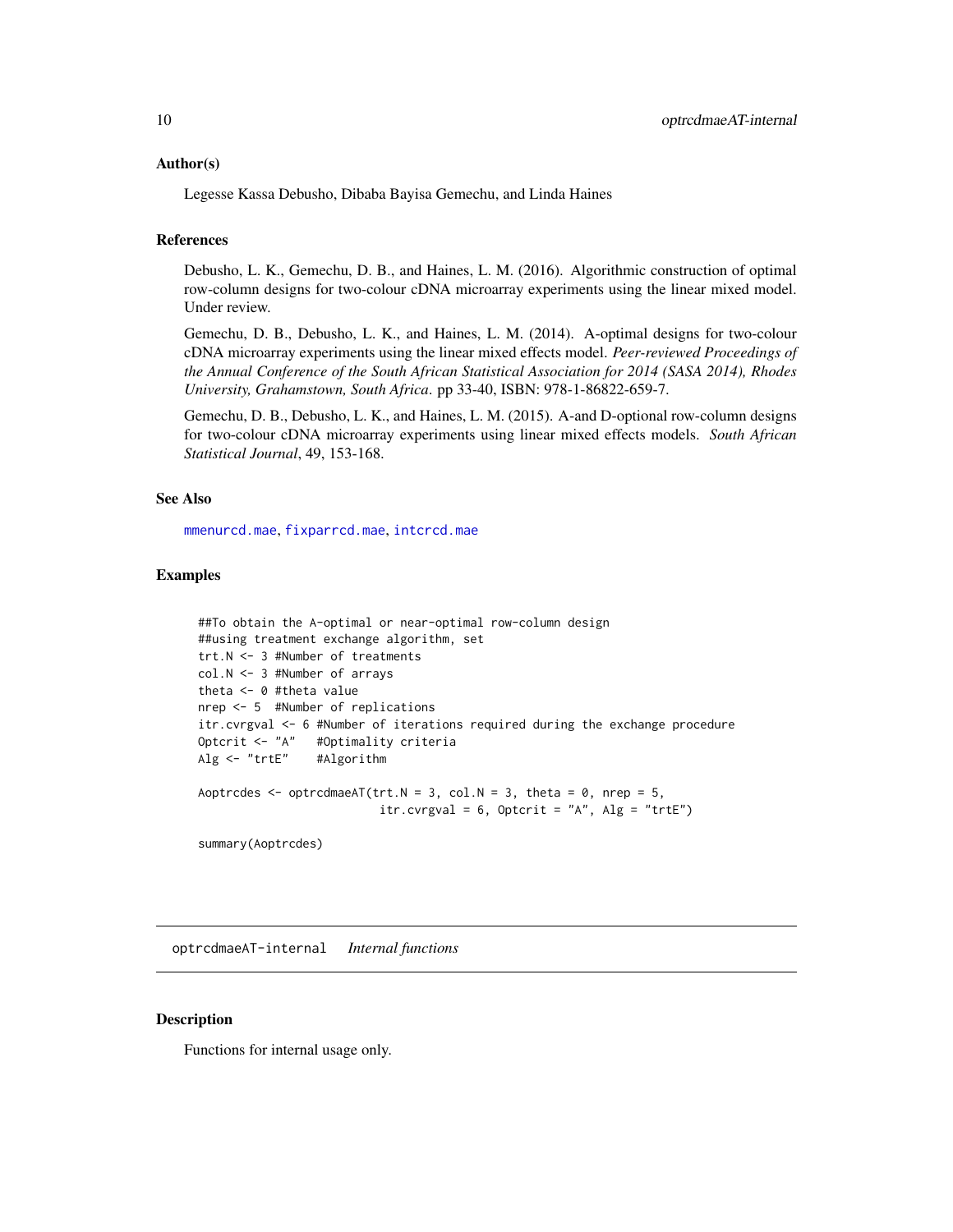#### <span id="page-10-0"></span>Usage

```
## Computes A-optimal or near-optimal row-column designs
## using array exchange algorithm
Aoptrcd.maeA(trt.N, col.N, theta, nrep, itr.cvrgval)
```

```
## Computes A-optimal or near-optimal row-column designs
## using treatment exchange algorithm
Aoptrcd.maeT(trt.N, col.N, theta, nrep, itr.cvrgval)
```

```
## Computes MV-optimal or near-optimal row-column designs
## using array exchange algorithm
MVoptrcd.maeA(trt.N, col.N, theta, nrep, itr.cvrgval)
```
## Computes MV-optimal or near-optimal row-column designs ## using treatment exchange algorithm MVoptrcd.maeT(trt.N, col.N, theta, nrep, itr.cvrgval)

```
## Computes D-optimal or near-optimal row-column designs
## using array exchange algorithm
Doptrcd.maeA(trt.N, col.N, theta, nrep, itr.cvrgval)
```

```
## Computes D-optimal or near-optimal row-column designs
## using treatment exchange algorithm
Doptrcd.maeT(trt.N, col.N, theta, nrep, itr.cvrgval)
```

```
## Computes E-optimal or near-optimal row-column designs
## using array exchange algorithm
Eoptrcd.maeA(trt.N, col.N, theta, nrep, itr.cvrgval)
```

```
## Computes E-optimal or near-optimal row-column designs
## using treatment exchange algorithm
Eoptrcd.maeT(trt.N, col.N, theta, nrep, itr.cvrgval)
```
#### Arguments

| trt.N       | integer, specifying number of treatments, v.                                                                                                          |
|-------------|-------------------------------------------------------------------------------------------------------------------------------------------------------|
| col.N       | integer, specifying number of arrays, b.                                                                                                              |
| theta       | numeric, representing a function of the ratio of random array variance and ran-<br>dom error variance. It takes any value between 0 and 1, inclusive. |
| nrep        | integer, specifying number of replications of the optimization procedure.                                                                             |
| itr.cvrgval | integer, specifying number of iterations required for convergence during the ex-<br>change procedure. See optrcdmaeAT documentation for details.      |

#### Details

These functions are handled via a generic function [optrcdmaeAT](#page-6-1). Please refer to the [optrcdmaeAT](#page-6-1) documentation for details.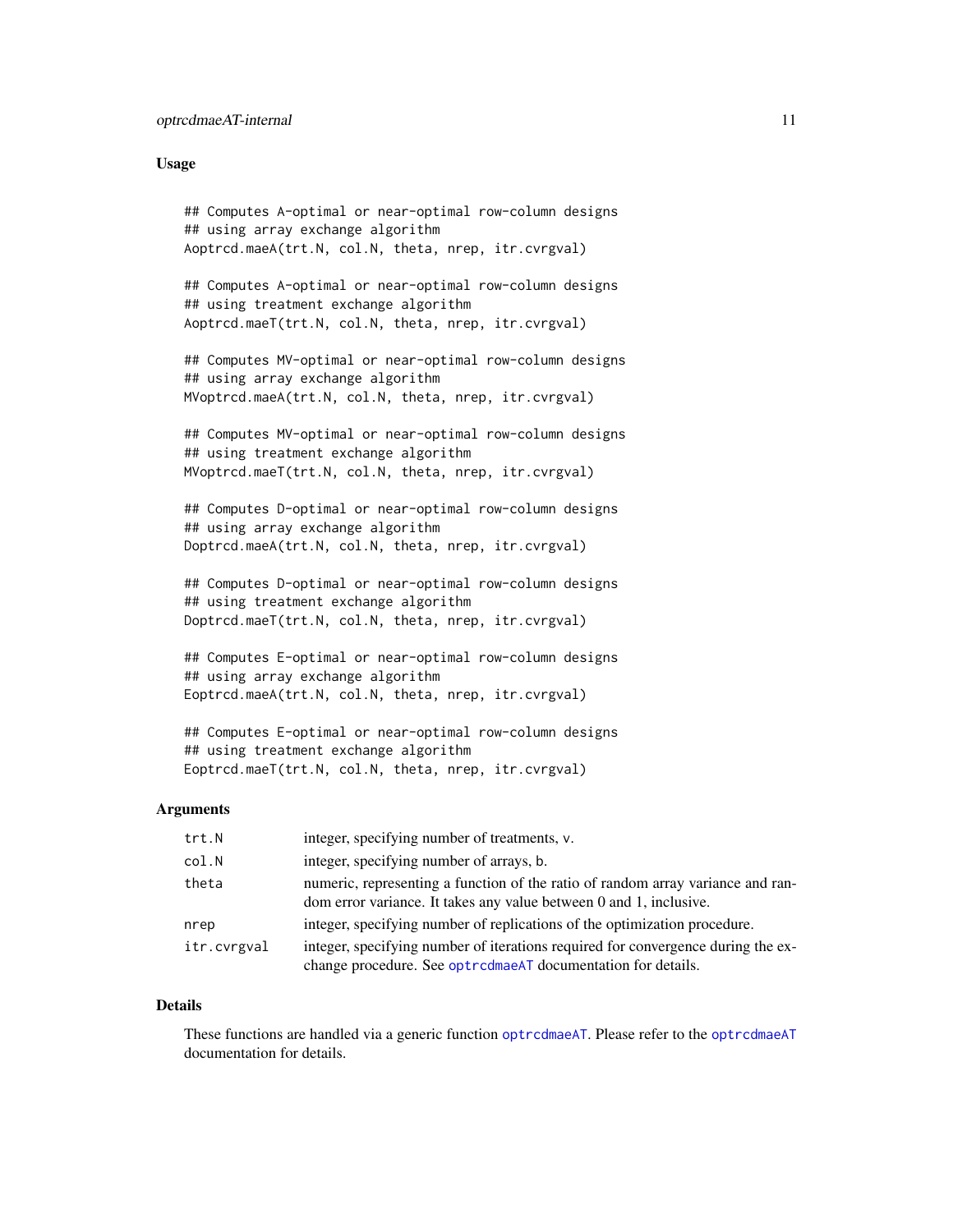#### <span id="page-11-0"></span>Author(s)

Legesse Kassa Debusho, Dibaba Bayisa Gemechu, and Linda Haines

#### References

Debusho, L. K., Gemechu, D. B., and Haines, L. M. (2016). Algorithmic construction of optimal block designs for two-colour cDNA microarray experiments using the linear mixed model. Under review.

Gemechu, D. B., Debusho, L. K., and Haines, L. M. (2014). A-optimal designs for two-colour cDNA microarray experiments using the linear mixed effects model. *Peer-reviewed Proceedings of the Annual Conference of the South African Statistical Association for 2014 (SASA 2014), Rhodes University, Grahamstown, South Africa*. pp 33-40, ISBN: 978-1-86822-659-7.

Gemechu, D. B., Debusho, L. K., and Haines, L. M. (2015). A-and D-optional row-column designs for two-colour cDNA microarray experiments using linear mixed effects models. *South African Statistical Journal*, 49, 153-168.

## See Also

[optrcdmaeAT](#page-6-1)